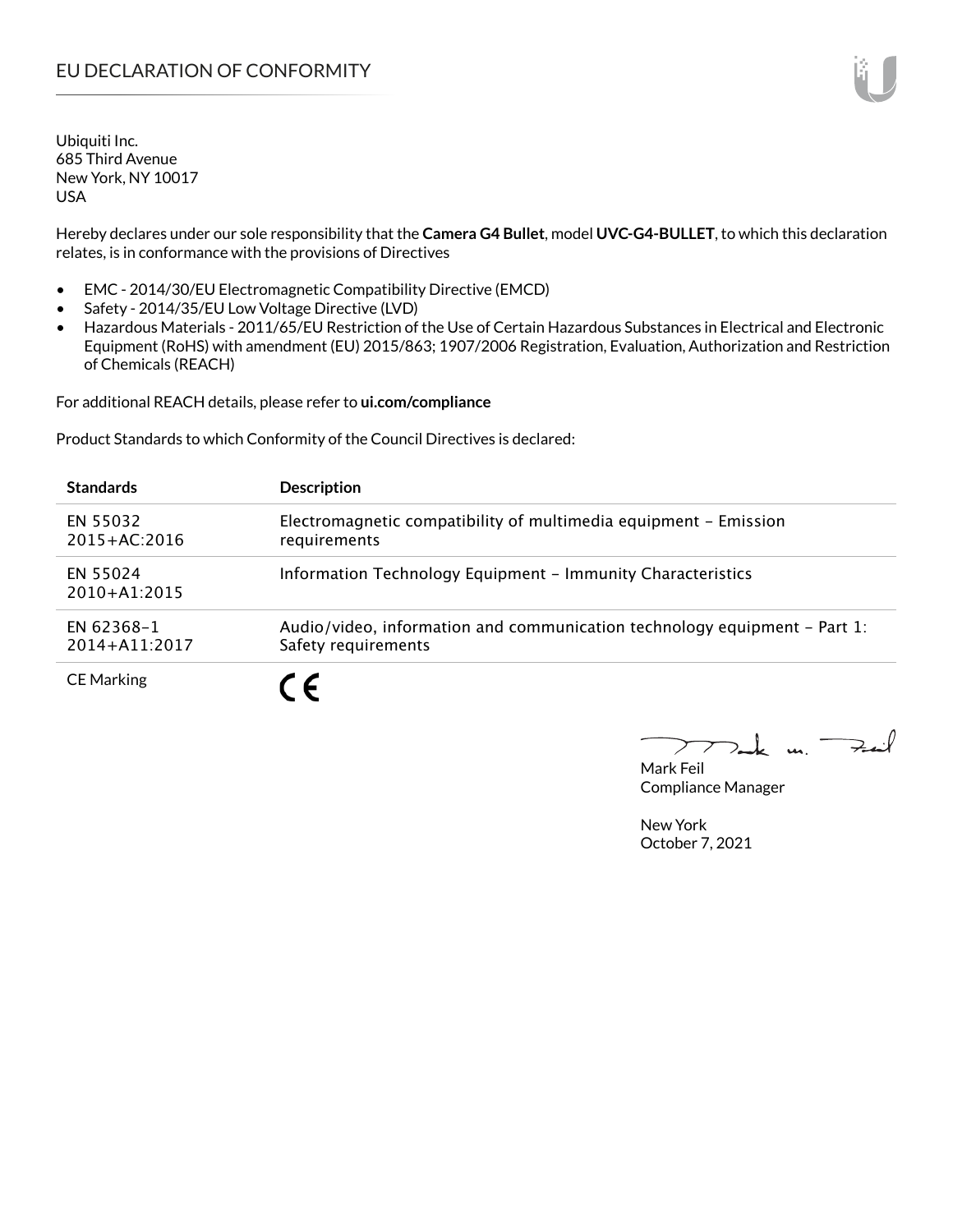# **UVC-G4-BULLET**

#### **български** [Bulgarian]

С настоящото Ubiquiti декларира, че това устройство UVC-G4-BULLET е в съответствие със съществените изисквания и други приложими разпоредби на Директиви 2014/30/ЕС, 2014/35/ЕС.

# **Hrvatski** [Croatian]

Ubiquiti ovim putem izjavljuje da je ovaj uređaj UVC-G4-BULLET sukladan osnovnim zahtjevima i ostalim bitnim odredbama Direktiva 2014/30/EU, 2014/35/EU.

# **Čeština** [Czech]

Ubiquiti tímto prohlašuje, že toto UVC-G4-BULLET zařízení, je ve shodě se základními požadavky a dalšími příslušnými ustanoveními směrnic 2014/30/EU, 2014/35/EU.

### **Dansk** [Danish]

Hermed, Ubiquiti, erklærer at denne UVC-G4-BULLET enhed, er i overensstemmelse med de væsentlige krav og øvrige relevante krav i direktiver 2014/30/EU, 2014/35/EU.

### **Nederlands** [Dutch]

Hierbij verklaart Ubiquiti, dat deze UVC-G4-BULLET apparaat, in overeenstemming is met de essentiële eisen en de andere relevante bepalingen van richtlijnen 2014/30/EU, 2014/35/EU.

#### **English**

Hereby, Ubiquiti, declares that this UVC-G4-BULLET device, is in compliance with the essential requirements and other relevant provisions of Directives 2014/30/EU, 2014/35/EU.

# **Eesti keel** [Estonian]

Käesolevaga Ubiquiti kinnitab, et antud UVC-G4-BULLET seade, on vastavus olulistele nõuetele ja teistele asjakohastele sätetele direktiivide 2014/30/EL, 2014/35/EL.

# **Suomi** [Finnish]

Täten Ubiquiti vakuuttaa, että tämä UVC-G4-BULLET laite, on yhdenmukainen olennaisten vaatimusten ja muiden sitä koskevien direktiivien 2014/30/EU, 2014/35/EU.

#### **Français** [French]

Par la présente Ubiquiti déclare que l'appareil UVC-G4-BULLET, est conforme aux exigences essentielles et aux autres dispositions pertinentes des directives 2014/30/UE, 2014/35/UE.

# **Deutsch** [German]

Hiermit erklärt Ubiquiti, dass sich dieses UVC-G4-BULLET Gerät, in Übereinstimmung mit den grundlegenden Anforderungen und den anderen relevanten Vorschriften der Richtlinien 2014/30/EU, 2014/35/EU befindet.

# **Ελληνικά** [Greek]

Δια του παρόντος, Ubiquiti, δηλώνει ότι αυτή η συσκευή UVC-G4-BULLET, είναι σε συμμόρφωση με τις βασικές απαιτήσεις και τις λοιπές σχετικές διατάξεις των οδηγιών 2014/30/EE, 2014/35/EE.

### **Magyar** [Hungarian]

Ezennel Ubiquiti kijelenti, hogy ez a UVC-G4-BULLET készülék megfelel az alapvető követelményeknek és más vonatkozó 2014/30/EU, 2014/35/EU irányelvek rendelkezéseit.

### **Íslenska** [Icelandic]

Hér, Ubiquiti, því yfir að þetta UVC-G4-BULLET tæki er í samræmi við grunnkröfur og önnur viðeigandi ákvæði tilskipana 2014/30/ESB, 2014/35/ESB.

#### **Italiano** [Italian]

Con la presente, Ubiquiti, dichiara che questo dispositivo UVC-G4-BULLET, è conforme ai requisiti essenziali ed alle altre disposizioni pertinenti delle direttive 2014/30/UE, 2014/35/UE.

#### **Latviešu valoda** [Latvian]

Ar šo, Ubiquiti, deklarē, ka UVC-G4-BULLET ierīce, ir saskaņā ar būtiskajām prasībām un citiem attiecīgiem noteikumiem Direktīvās 2014/30/ES, 2014/35/ES.

### **Lietuvių kalba** [Lithuanian]

Ubiquiti deklaruoja, kad šis UVC-G4-BULLET įrenginys atitinka esminius reikalavimus ir kitas 2014/30/ES, 2014/35/ES Direktyvų nuostatas.

#### **Malti** [Maltese]

Hawnhekk, Ubiquiti, tiddikjara li dan il-mezz UVC-G4-BULLET huwa konformi mar-rekwiżiti essenzjali u dispożizzjonijiet rilevanti oħrajn ta 'Direttivi 2014/30/UE, 2014/35/UE.

#### **Norsk** [Norwegian]

Herved Ubiquiti, erklærer at denne UVC-G4-BULLET enheten, er i samsvar med de grunnleggende kravene og andre relevante bestemmelser i direktivene 2014/30/EU, 2014/35/EU.

#### **Polski** [Polish]

Niniejszym, Ubiquiti, oświadcza, że urządzenie UVC-G4-BULLET, jest zgodny z zasadniczymi wymaganiami oraz pozostałymi stosownymi postanowieniami Dyrektyw 2014/30/UE, 2014/35/UE.

#### **Português** [Portuguese]

Ubiquiti declara que este dispositivo UVC-G4-BULLET, está conforme com os requisitos essenciais e outras disposições das Directivas 2014/30/UE, 2014/35/UE.

#### **Română** [Romanian]

Prin prezenta, Ubiquiti declară că acest dispozitiv UVC-G4-BULLET este în conformitate cu cerințele esențiale și alte prevederi relevante ale Directivelor 2014/30/UE, 2014/35/UE.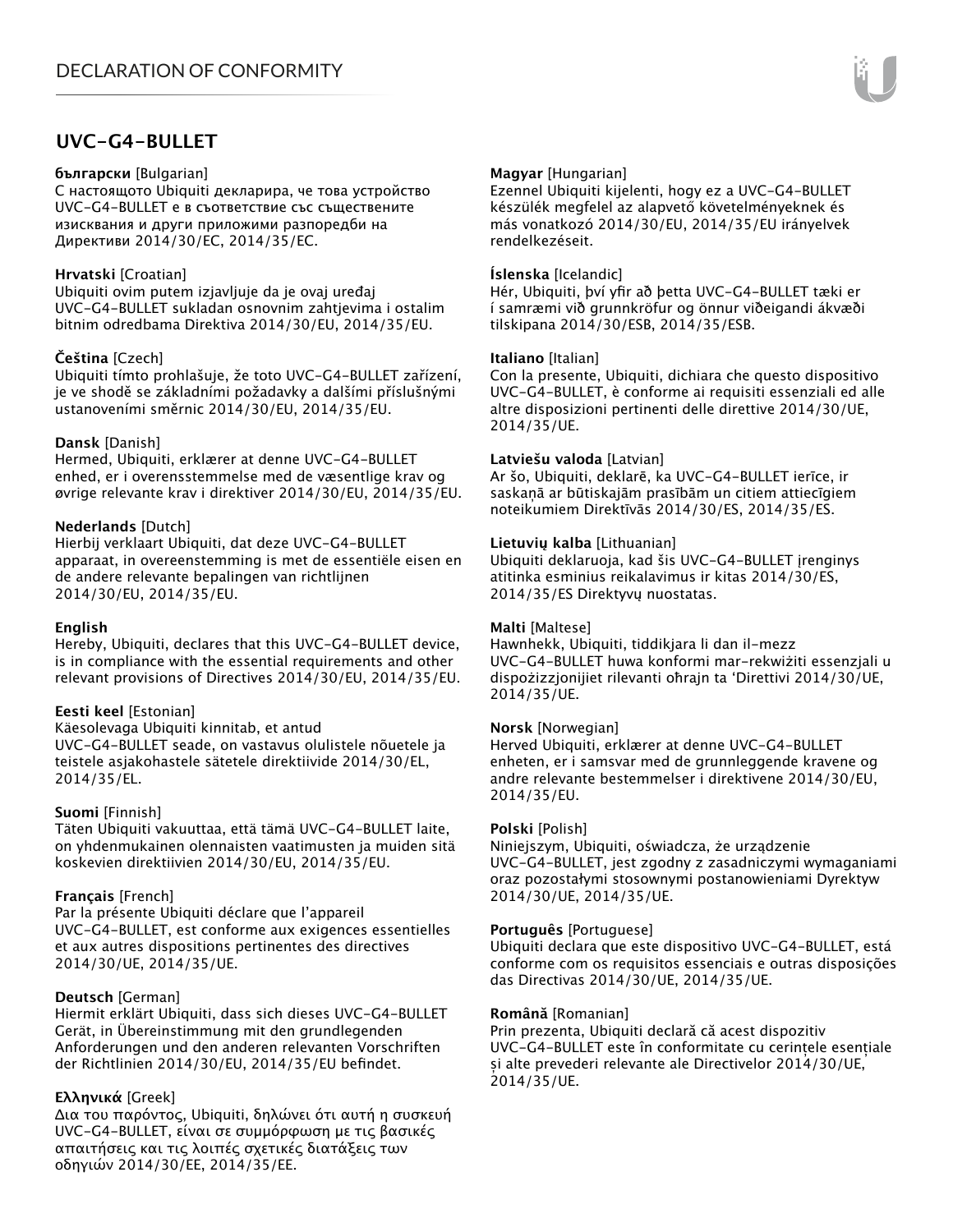# **Slovenčina** [Slovak]

Týmto Ubiquiti, prehlasuje, že toto UVC-G4-BULLET zariadenie, je v súlade so základnými požiadavkami a ďalšími relevantnými ustanoveniami smernice 2014/30/EÚ, 2014/35/EÚ.

#### **Slovenščina** [Slovenian]

Družba Ubiquiti izjavlja, da je naprava UVC-G4-BULLET v skladu z obveznimi zahtevami in drugimi ustreznimi določbami direktiv 2014/30/EU in 2014/35/EU.

#### **Español** [Spanish]

Por medio de la presente Ubiquiti declara que este dispositivo UVC-G4-BULLET, cumple con los requisitos esenciales y cualesquiera otras disposiciones aplicables o exigibles de las Directivas 2014/30/UE, 2014/35/UE.

#### **Svenska** [Swedish]

Härmed Ubiquiti, intygar att denna UVC-G4-BULLET enhet är i överensstämmelse med de väsentliga egenskapskrav och övriga relevanta bestämmelser som framgår av direktiven 2014/30/EU, 2014/35/EU.

#### **Accessories**:

https://www.ui.com/products/#default https://www.ui.com/products/#accessories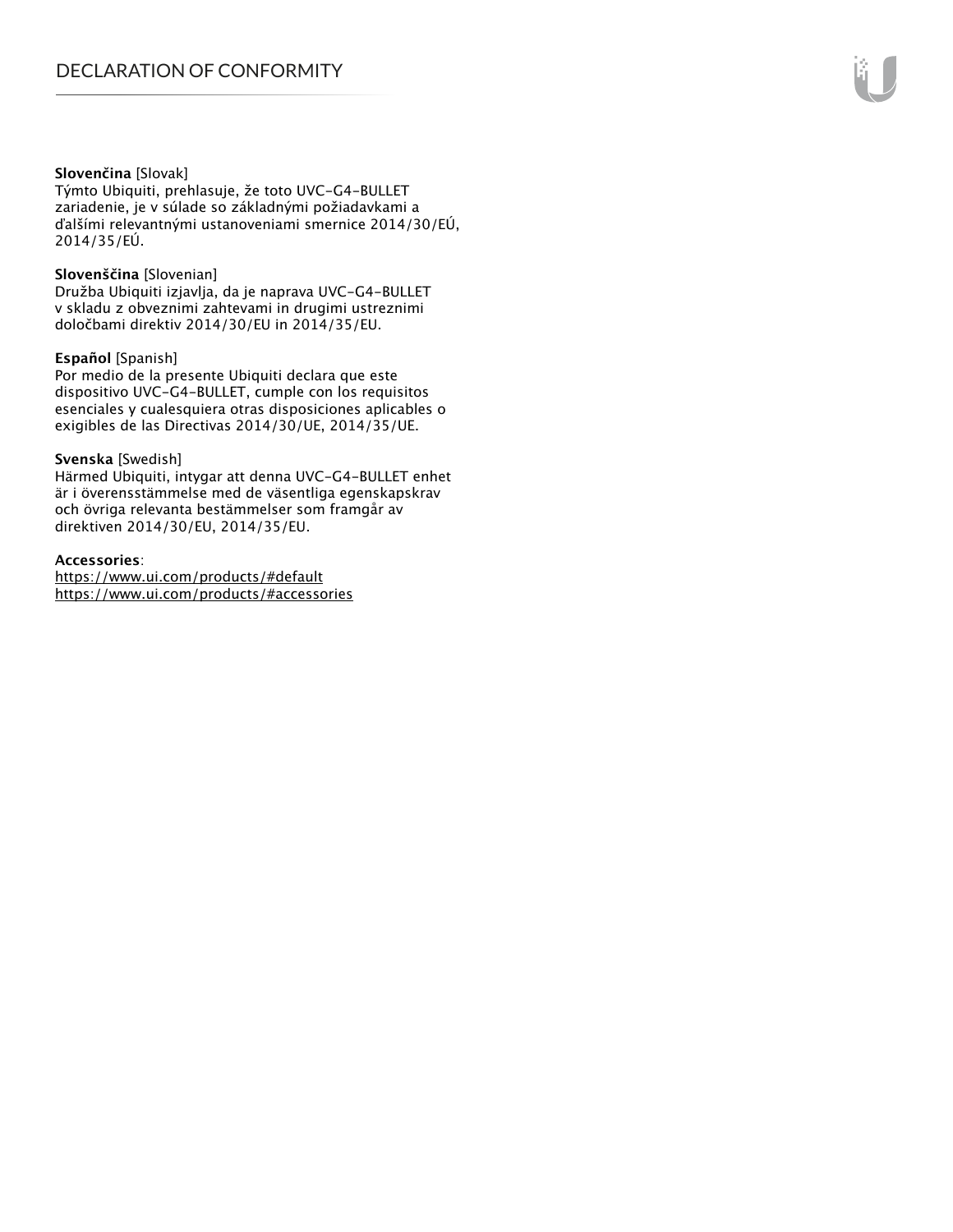Hereby declares under our sole responsibility that the **Camera G4 Bullet**, model **UVC-G4-BULLET**, to which this declaration relates, is in conformance with the provisions of UK Regulations

- Electromagnetic Compatibility Regulations 2016
- Electrical Equipment (Safety) Regulations 2016
- Hazardous Materials The Restriction of the Use of Certain Hazardous Substances in Electrical and Electronic Equipment Regulations 2012; 1907/2006 Registration, Evaluation, Authorization and Restriction of Chemicals (REACH)

For additional REACH details, please refer to **ui.com/compliance**

Product Standards to which Conformity of the Council Directives is declared:

| <b>Standards</b>                | <b>Description</b>                                                                               |
|---------------------------------|--------------------------------------------------------------------------------------------------|
| EN 55032<br>$2015 + AC:2016$    | Electromagnetic compatibility of multimedia equipment - Emission require-<br>ments               |
| EN 55024<br>$2010+A1:2015$      | Information Technology Equipment - Immunity Characteristics                                      |
| EN 62368-1<br>$2014 + A11:2017$ | Audio/video, information and communication technology equipment – Part 1:<br>Safety requirements |
| <b>UKCA Marking</b>             |                                                                                                  |

 $u_1$   $\rightarrow$ 

Mark Feil Compliance Manager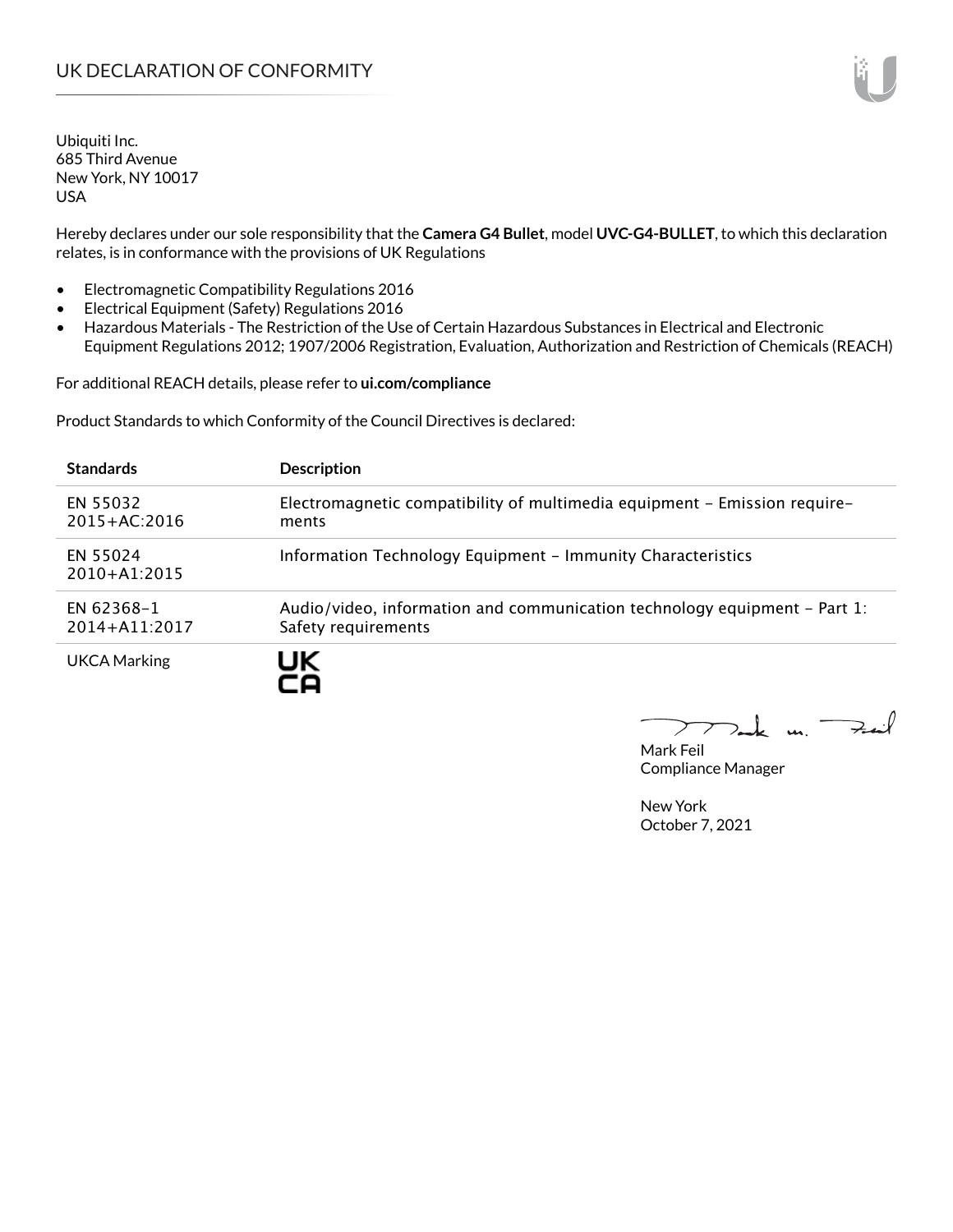# DICHIARAZIONE DI CONFORMITÀ UE ITALIAN ITALIAN

Ubiquiti Inc. 685 Third Avenue New York, NY 10017 USA

Con la presente dichiara sotto la propria esclusiva responsabilità che l' **Camera G4 Bullet**, modello **UVC-G4-BULLET**, a cui si riferisce la presente dichiarazione, è conforme alle disposizioni delle Direttive

- EMC -2014/30/UE Direttiva sulla Compatibilità Elettromagnetica (EMCD)
- Sicurezza -2014/35/UE Direttiva sulla Bassa Tensione (LVD)
- Materiali Pericolosi -2011/65/UE Restrizione dell'uso di alcune Sostanze Pericolose nelle Apparecchiature Elettriche ed Elettroniche (RoHS) con emendamento (UE) 2015/863; 1907/2006 Registrazione, Valutazione, Autorizzazione e Restrizione delle Sostanze Chimiche (REACH)

Per ulteriori dettagli sul REACH, fare riferimento a **ui.com/compliance**

| <b>Standard</b>   | <b>Descrizione</b>                                                       |
|-------------------|--------------------------------------------------------------------------|
| EN 55032          | Compatibilità elettromagnetica delle apparecchiature multimediali -      |
| $2015 + AC:2016$  | Prescrizioni di Emissione                                                |
| EN 55024          | Apparecchiature per la tecnologia dell'informazione - Caratteristiche di |
| $2010+A1:2015$    | immunità - Limiti e metodi di misura                                     |
| EN 62368-1        | Apparecchiature per la tecnologia audio/video, dell'informazione e della |
| 2014+A11:2017     | comunicazione - Parte 1: Requisiti di sicurezza                          |
| <b>CE Marking</b> |                                                                          |

m. Fail

Mark Feil Compliance Manager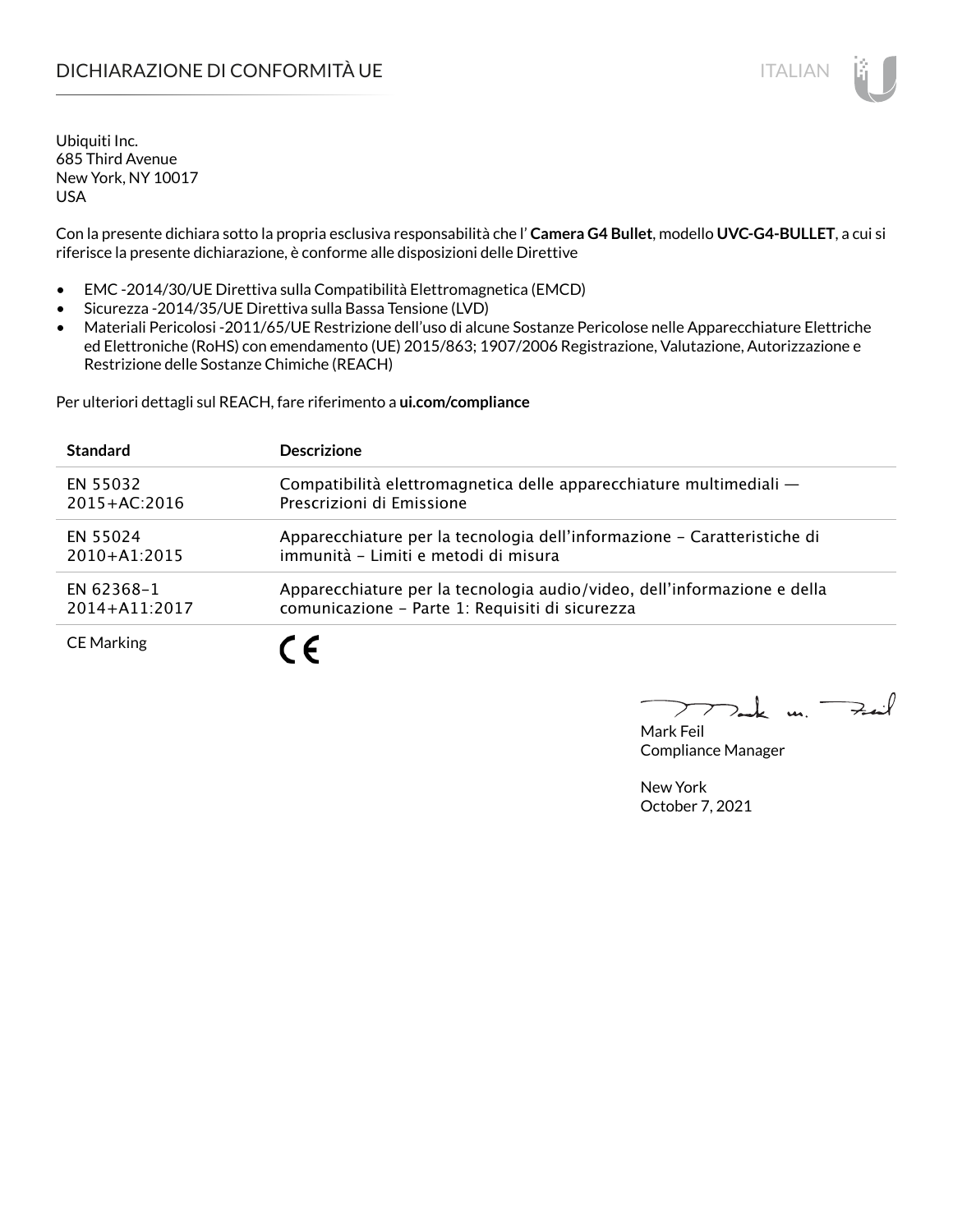# DÉCLARATION DE CONFORMITÉ UE EN ENCHANGEMENT DE CONFORMITÉ UNE ENCHANGEMENT DE CONFORMITÉ UNE ENCHANGEMENT DE

Ubiquiti Inc. 685 Third Avenue New York, NY 10017 USA

Déclare par la présente, sous notre seule responsabilité, que l'**Camera G4 Bullet**, modèle **UVC-G4-BULLET**, auquel se rapporte cette déclaration, est conforme aux dispositions des Directives

- EMC -2014/30/EU Directive sur la Compatibilité Electromagnétique (EMCD)
- Sécurité -2014/35/EU Directive sur la Basse Tension (LVD)
- Matières dangereuses -2011/65/UE Restriction de l'utilisation de Certaines Substances Dangereuses dans les Equipements Electriques et Electroniques (RoHS) avec amendement (EU) 2015/863 ; 1907/2006 Enregistrement, Evaluation, Autorisation et Restriction des Produits Chimiques (REACH)

Pour plus de détails sur le règlement REACH, veuillez consulter le site **ui.com/compliance**

| <b>Normes</b>     | La description                                                           |
|-------------------|--------------------------------------------------------------------------|
| EN 55032          | Compatibilité électromagnétique des équipements multimédia — Exigences   |
| $2015 + AC:2016$  | d'émission                                                               |
| EN 55024          | Appareils de traitement de l'information - Caractéristiques d'immunité - |
| $2010+A1:2015$    | Limites et méthodes de mesure                                            |
| EN 62368-1        | Equipements des technologies de l'audio/vidéo, de l'information et de la |
| 2014+A11:2017     | communication - Partie 1 : exigences de sécurité                         |
| <b>CE Marking</b> | $\overline{\phantom{a}}$                                                 |

كمنعة  $\mathbf{u}$ 

Mark Feil Compliance Manager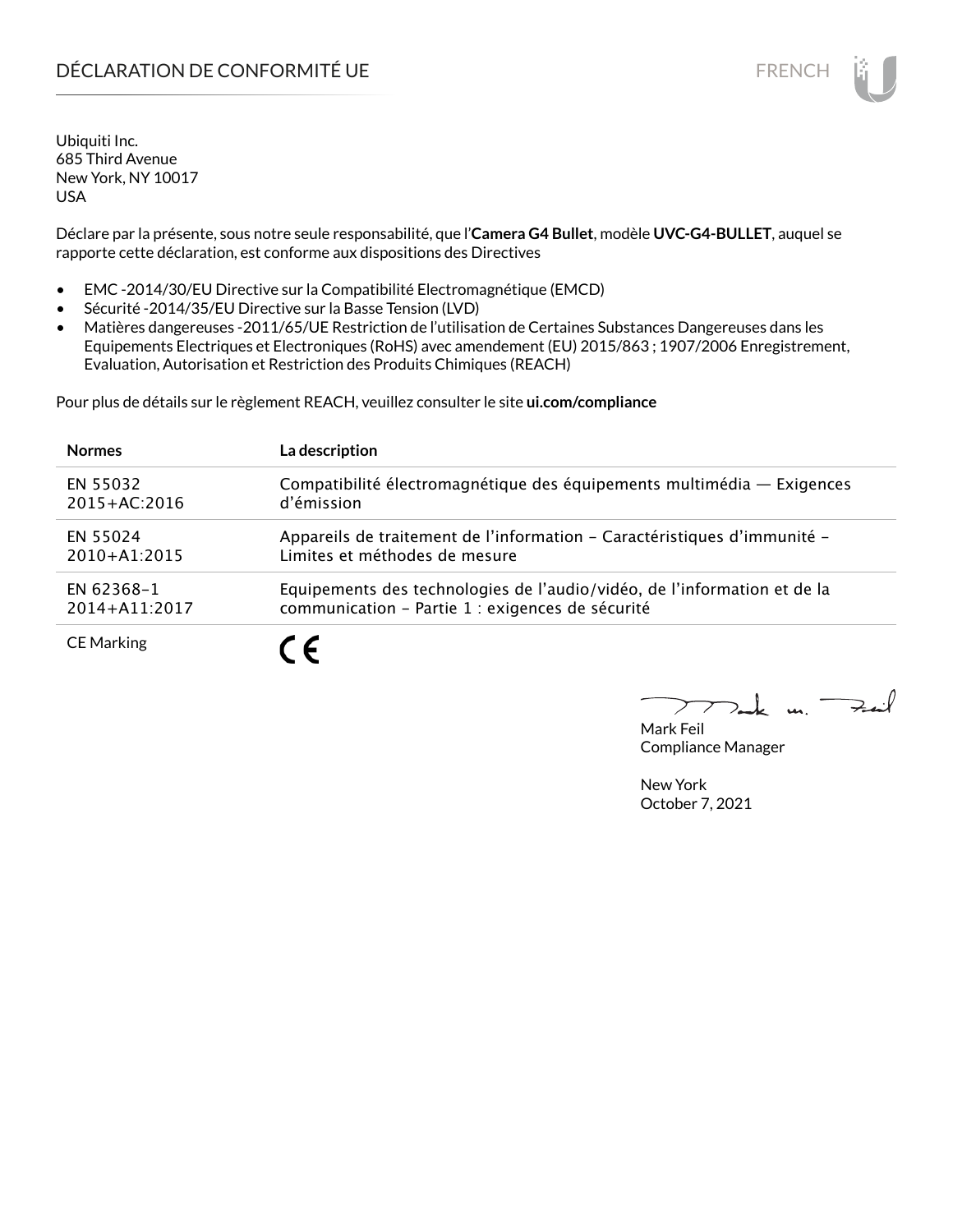Por la presente declaramos bajo nuestra exclusiva responsabilidad que el **Camera G4 Bullet**, modelo **UVC-G4-BULLET**, al que se refiere esta declaración, es conforme con las disposiciones de las Directivas

- EMC -2014/30/Directiva de Compatibilidad Electromagnética de la UE (EMCD)
- Seguridad -2014/35/Directiva de Baja Tensión de la UE (LVD)
- Materiales Peligrosos -2011/65/UE Restricción de la Utilización de Determinadas Sustancias Peligrosas en Aparatos Eléctricos y Electrónicos (RoHS) con la enmienda (UE) 2015/863; 1907/2006 Registro, Evaluación, Autorización y Restricción de Sustancias Químicas (REACH)

Para más detalles sobre el REACH, consulte **ui.com/compliance**

| <b>Estándares</b>            | Descripción                                                                                                          |
|------------------------------|----------------------------------------------------------------------------------------------------------------------|
| EN 55032<br>$2015 + AC:2016$ | Compatibilidad electromagnética de equipos multimedia. Requisitos de emisión                                         |
| EN 55024<br>$2010+A1:2015$   | Equipos de tecnología de la información - Características de inmunidad -<br>Límites y métodos de medida              |
| EN 62368-1<br>2014+A11:2017  | Equipos de audio y vídeo, de tecnología de la información y de la comunicación<br>- Parte 1: Requisitos de seguridad |
| <b>CE Marking</b>            | 7 C                                                                                                                  |

 $\mathbf{u}$ 

Mark Feil Compliance Manager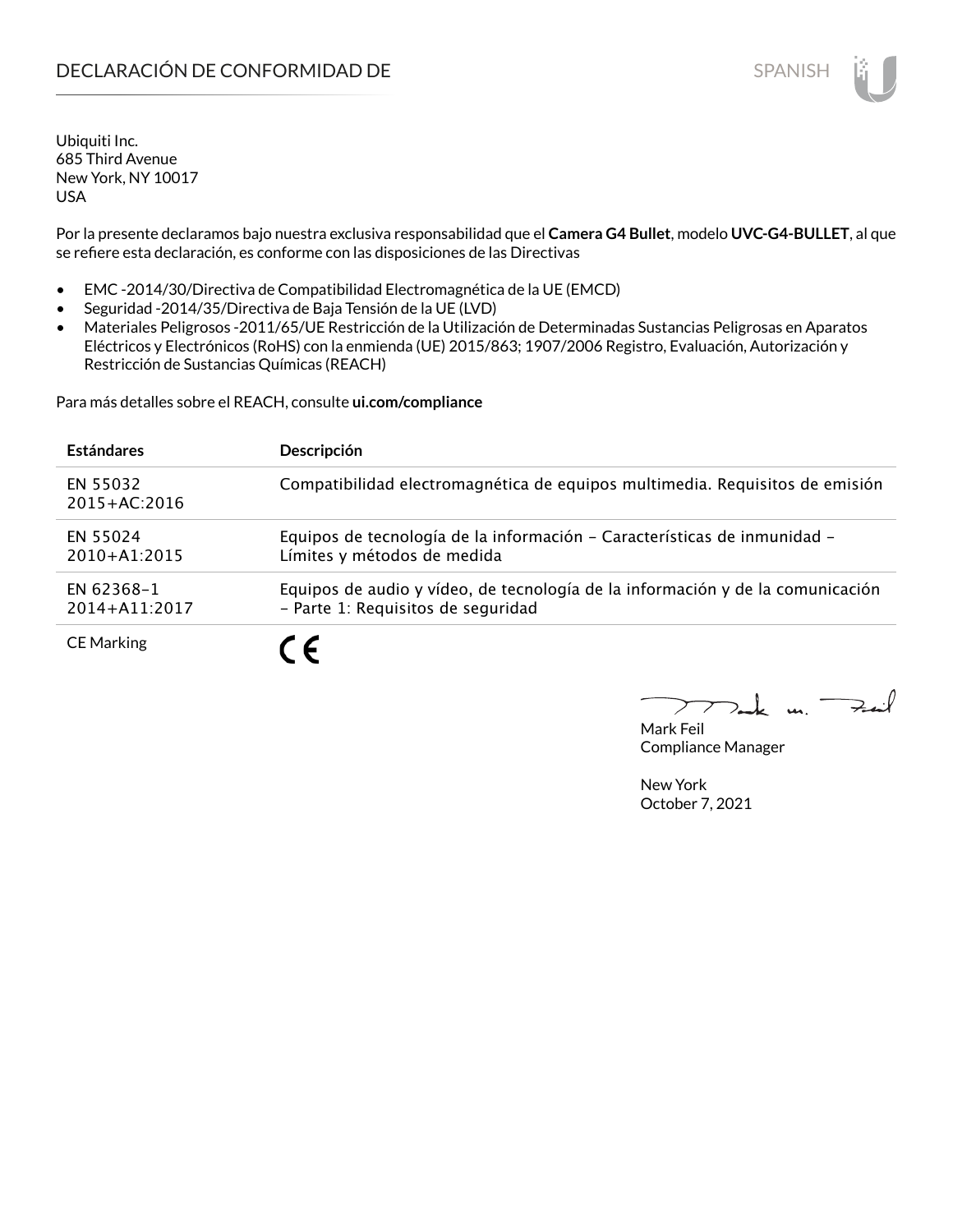# DECLARAȚIA DE CONFORMITATE UE EXTERNATION ANNO 1999 EN ANNO 1999 ROMANIAN

Ubiquiti Inc. 685 Third Avenue New York, NY 10017 USA

Prin prezenta declarăm sub răspunderea noastră exclusivă că "Camera G4 Bullet", modelul UVC-G4-BULLET, la care se referă această declarație, este în conformitate cu prevederile directivelor următoare:

- EMC -2014/30/EU Electromagnetic Compatibility Directive (EMCD) (Directiva UE privind compatibilitatea electromagnetică)
- Siguranță -2014/35/EU Low Voltage Directive (LVD) (Directiva UE privind joasa tensiune)
- Materiale periculoase -2011/65/EU Restriction of the Use of Certain Hazardous Substances in Electrical and Electronic Equipment (RoHS) with amendment (EU) 2015/863 (Directiva UE privind restricția utilizării anumitor substanțe periculoase în echipamentele electrice și electronice (RoHS) cu amendamentele ulterioare); 1907/2006 Registration, Evaluation, Authorization and Restriction of Chemicals (REACH) (Regulamentul Uniunii Europene privind înregistrarea, evaluarea si autorizarea produselor chimice)

Pentru detalii suplimentare referitoare la regulamentul REACH, vă rugăm să consultați site-ul **ui.com/compliance**

| <b>Standarde</b>  | <b>Descriere</b>                                                                 |
|-------------------|----------------------------------------------------------------------------------|
| EN 55032          | Compatibilitatea electromagnetică a echipamentelor multimedia - Cerințe          |
| $2015 + AC:2016$  | privind emisiile                                                                 |
| EN 55024          | Echipamente pentru tehnologia informației. Caracteristici ale imunității. Limite |
| 2010+A1:2015      | si metode de măsurare                                                            |
| EN 62368-1        | Echipamente tehnologice audio / video, informaționale și de comunicații. Partea  |
| 2014+A11:2017     | 1: Cerințe de siguranță                                                          |
| <b>CE Marking</b> |                                                                                  |

m. Fail

Mark Feil Compliance Manager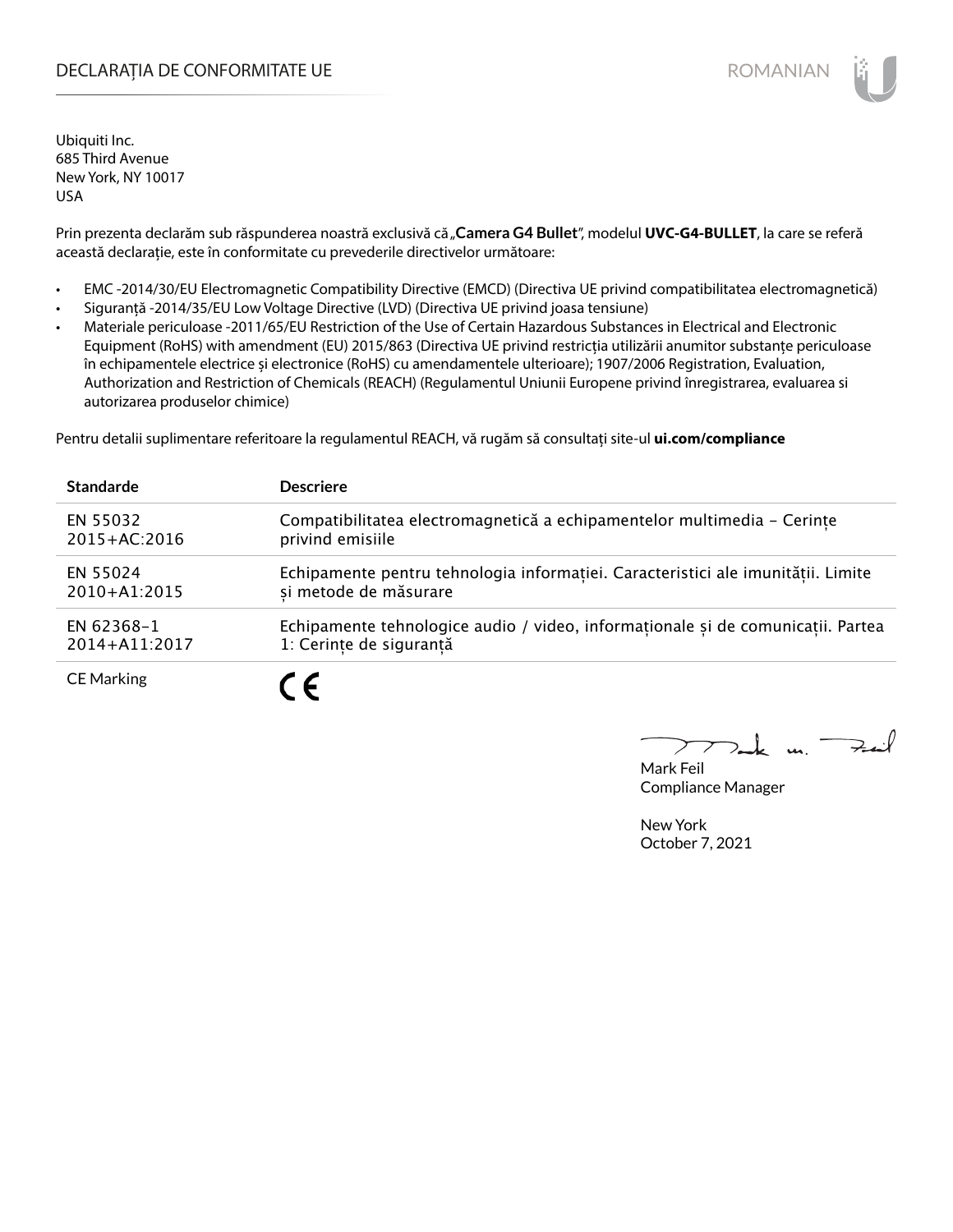# DEKLARACJA ZGODNOŚCI UE POLISH POLISH

Ubiquiti Inc. 685 Third Avenue New York, NY 10017 USA

Niniejszym oświadczam z naszą wyłączną odpowiedzialnością, że **Camera G4 Bullet**, model **UVC-G4-BULLET**, do którego odnosi się niniejsza deklaracja, jest zgodny z przepisami Dyrektyw

- EMC -2014/30/Dyrektywa Zgodności Elektromagnetycznej UE (EMCD)
- Bezpieczeństwo -2014/35/Dyrektywa Niskiego Napięcia UE (LVD)
- Materiały Niebezpieczne -2011/65/Restrykcje Dotyczące Użycia NIektórych Niebezpiecznych Substancji w Sprzęcie Elektrycznym i Elektronicznym UE (RoHS) ze zmianą (UE) 2015/863; 1907/2006 Rejestracja, Ocena, Zezwolenie i Restrykcje Dotyczące Chemikaliów (REACH)

Aby uzyskać dodatkowe informacje REACH, należy przejść do **ui.com/compliance**

| <b>Normy</b>      | <b>Opis</b>                                                                |
|-------------------|----------------------------------------------------------------------------|
| EN 55032          | Kompatybilność elektromagnetyczna sprzętu multimedialnego – Wymagania      |
| $2015 + AC:2016$  | emisyjne                                                                   |
| EN 55024          | Sprzęt technologii informatycznej – Charakterystyka odporności – Limity i  |
| $2010+A1:2015$    | metody pomiarowe                                                           |
| EN 62368-1        | Audio/wideo, sprzęt technologii informatycznej i komunikacyjnej - Część 1: |
| 2014+A11:2017     | Wymagania dotyczące bezpieczeństwa                                         |
| <b>CE Marking</b> |                                                                            |

كمنعة  $\mathbf{u}$ 

Mark Feil Compliance Manager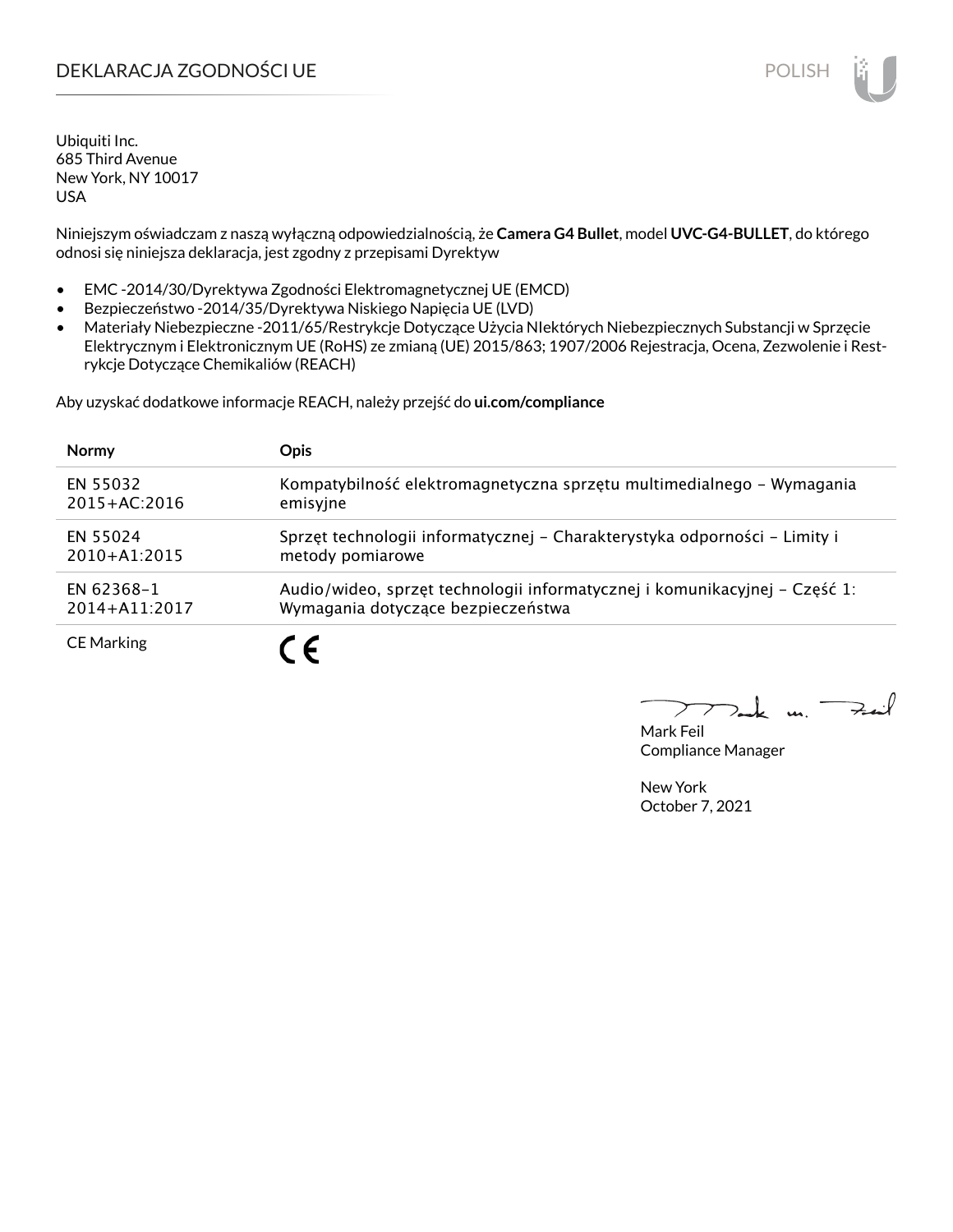# IZJAVA EU O SKLADNOSTI SLOVENIAN SLOVENIAN

Ubiquiti Inc. 685 Third Avenue New York, NY 10017 USA

S tem dokumentom na lastno odgovornost izjavljamo, da je naprava **Camera G4 Bullet**, model **UVC-G4-BULLET**, na katerega se ta izjava nanaša, v skladu z določbami naslednjih direktiv:

- EMC -2014/30/EU Direktiva o elektromagnetni združljivosti (EMCD)
- Varnost -2014/35/EU Direktiva o nizkonapetostni opremi (LVD)
- Nevarne snovi -2011/65/EU Direktiva o omejevanju uporabe nekaterih nevarnih snovi v električni in elektronski opremi (RoHS) s spremembo (EU) 2015/863; 1907/2006 Uredba o registraciji, evalvaciji, avtorizaciji in omejevanju kemikalij (REACH)

Več podrobnosti o REACH uredbi si poglejte na **ui.com/compliance**

| <b>Standardi</b>  | <b>Opis</b>                                                                   |
|-------------------|-------------------------------------------------------------------------------|
| EN 55032          | Elektromagnetna združljivost večpredstavnostne opreme - Zahteve glede         |
| $2015 + AC:2016$  | elektromagnetnega sevanja                                                     |
| EN 55024          | Oprema za informacijsko tehnologijo - Karakteristike odpornosti proti motnjam |
| $2010 + A1:2015$  | - Mejne vrednosti in merilne metode                                           |
| EN 62368-1        | Oprema za avdio/video, informacijsko in komunikacijsko tehnologijo – 1. del:  |
| 2014+A11:2017     | Varnostne zahteve                                                             |
| <b>CE Marking</b> | $\epsilon$                                                                    |

كمنعة  $\mathbf{a}$ 

Mark Feil Compliance Manager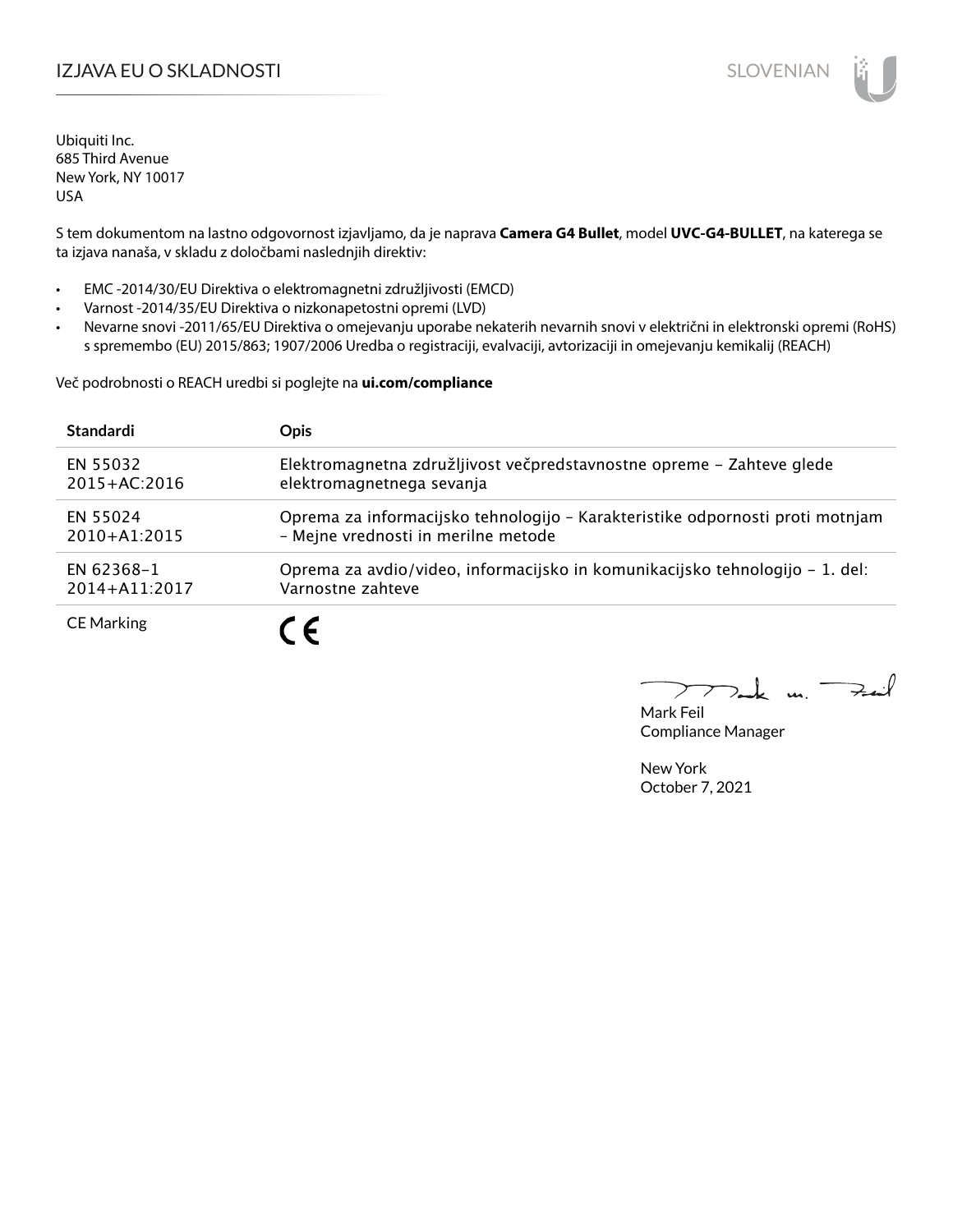Διά του παρόντος δηλώνουμε με αποκλειστική ευθύνη μας ότι το **Camera G4 Bullet**, μοντέλο **UVC-G4-BULLET**, στο οποίο αναφέρεται η παρούσα δήλωση, είναι σύμφωνο με τις διατάξεις των Οδηγιών

- EMC Οδηγία Ηλεκτρομαγνητικής Συμβατότητας (EMCD) 2014/30/ΕΕ
- Ασφάλεια Οδηγία Χαμηλής Τάσης (LVD) 2014/35/ΕΕ
- Επικίνδυνα Υλικά Περιορισμός της Χρήσης Ορισμένων Επικίνδυνων Ουσιών σε Ηλεκτρικό και Ηλεκτρονικό Εξοπλισμό (RoHS) 2011/65/ΕΕ με τροποποίηση (ΕΕ) 2015/863. Καταχώριση, Αξιολόγηση, Εξουσιοδότηση και Περιορισμός Χημικών Ουσιών (REACH) 1907/2006

Για περισσότερες λεπτομέρειες σχετικά με το REACH, παρακαλούμε ανατρέξτε στη διεύθυνση **ui.com/compliance**

| Πρότυπα           | Περιγραφή                                                            |
|-------------------|----------------------------------------------------------------------|
| EN 55032          | Ηλεκτρομαγνητική συμβατότητα εξοπλισμού πολυμέσων - Απαιτήσεις       |
| $2015 + AC:2016$  | εκπομπών                                                             |
| EN 55024          | Εξοπλισμός τεχνολογίας πληροφοριών - Χαρακτηριστικά θωράκισης - Όρια |
| $2010 + A1:2015$  | και μέθοδοι μέτρησης                                                 |
| EN 62368-1        | Εξοπλισμός τεχνολογίας ήχου/εικόνας, πληροφορικής και επικοινωνιών - |
| 2014+A11:2017     | Μέρος 1: Απαιτήσεις ασφάλειας                                        |
| <b>CE Marking</b> |                                                                      |

m. Fail

Mark Feil Compliance Manager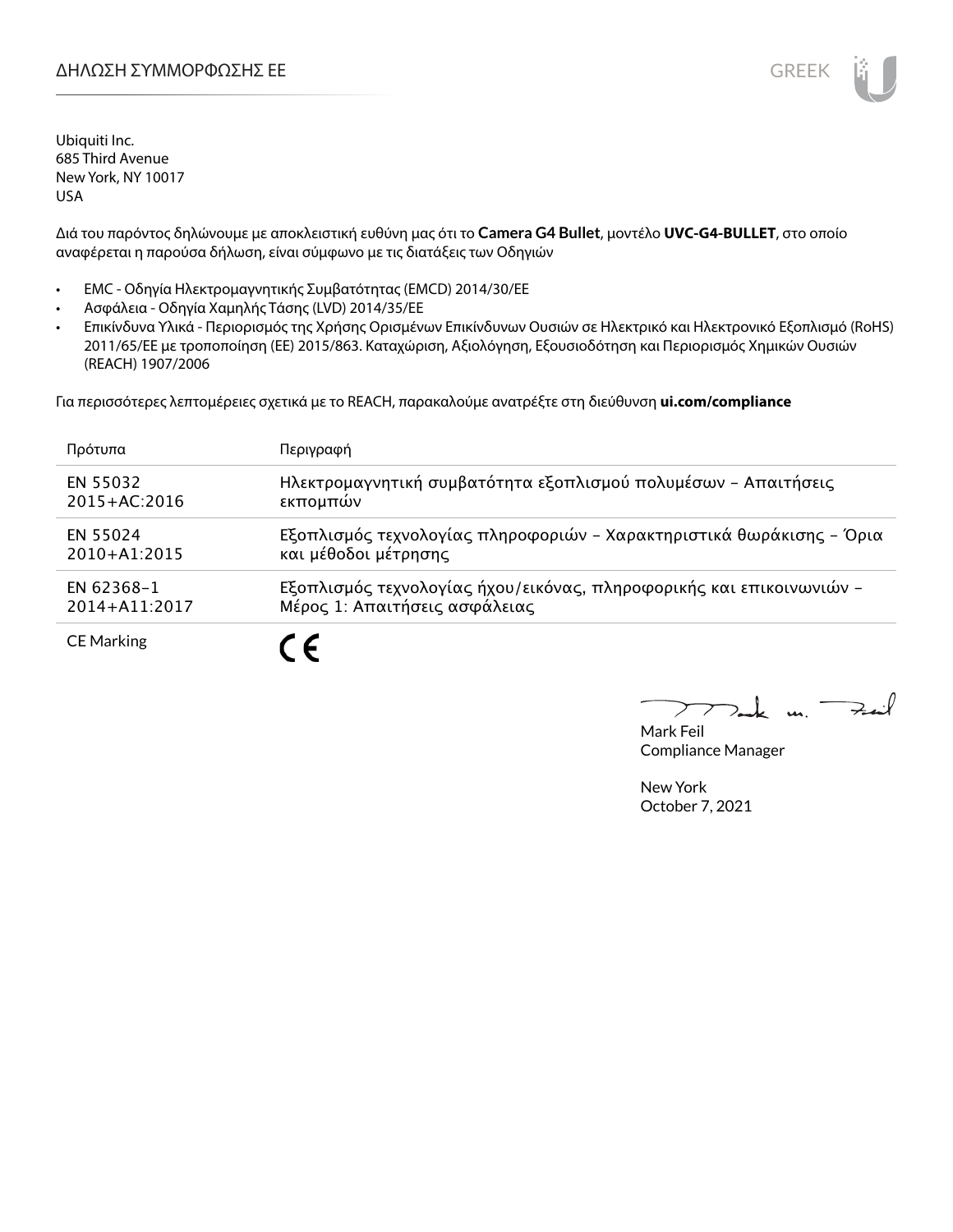# EÚ VYHLÁSENIE O SÚHLASE SLOVAK SLOVAK

Ubiquiti Inc. 685 Third Avenue New York, NY 10017 USA

Týmto prehlasuje, na našu výlučnú zodpovednosť, že **Camera G4 Bullet**, model **UVC-G4-BULLET**, ktorého sa toto vyhlásenie týka, je v súlade s ustanoveniami Smerníc

- EMC -2014/30/EÚ Smernica o Elektromagnetickej Kompatibilite (EMCD)
- Bezpečnosť -2014/35/EÚ Smernica o Nízkom Napätí (LVD)
- Nebezpečné Materiály -2011/65/EÚ Obmedzenie Používania Určitých Nebezpečných Látok v Elektrických a Elektronických Zariadeniach (RoHS) s dodatkom (EÚ) 2015/863; 1907/2006 Registrácia, Hodnotenie, Autorizácia a Obmedzenie chemikálií (REACH)

Ďalšie informácie o REACH môžete nájsť na **ui.com/compliance**

| Štandardy         | <b>Popis</b>                                                               |
|-------------------|----------------------------------------------------------------------------|
| EN 55032          | Elektromagnetická kompatibilita multimediálnych zariadení – emisné         |
| $2015 + AC:2016$  | požiadavky                                                                 |
| EN 55024          | Zariadenia informačných technológií – Charakteristiky odolnosti – Limity a |
| $2010+A1:2015$    | metódy merania                                                             |
| EN 62368-1        | Zariadenia audio/video, informačnej a komunikačnej technológie – časť 1:   |
| 2014+A11:2017     | Bezpečnostné požiadavky                                                    |
| <b>CE Marking</b> |                                                                            |

 $u_1$  Fail

Mark Feil Compliance Manager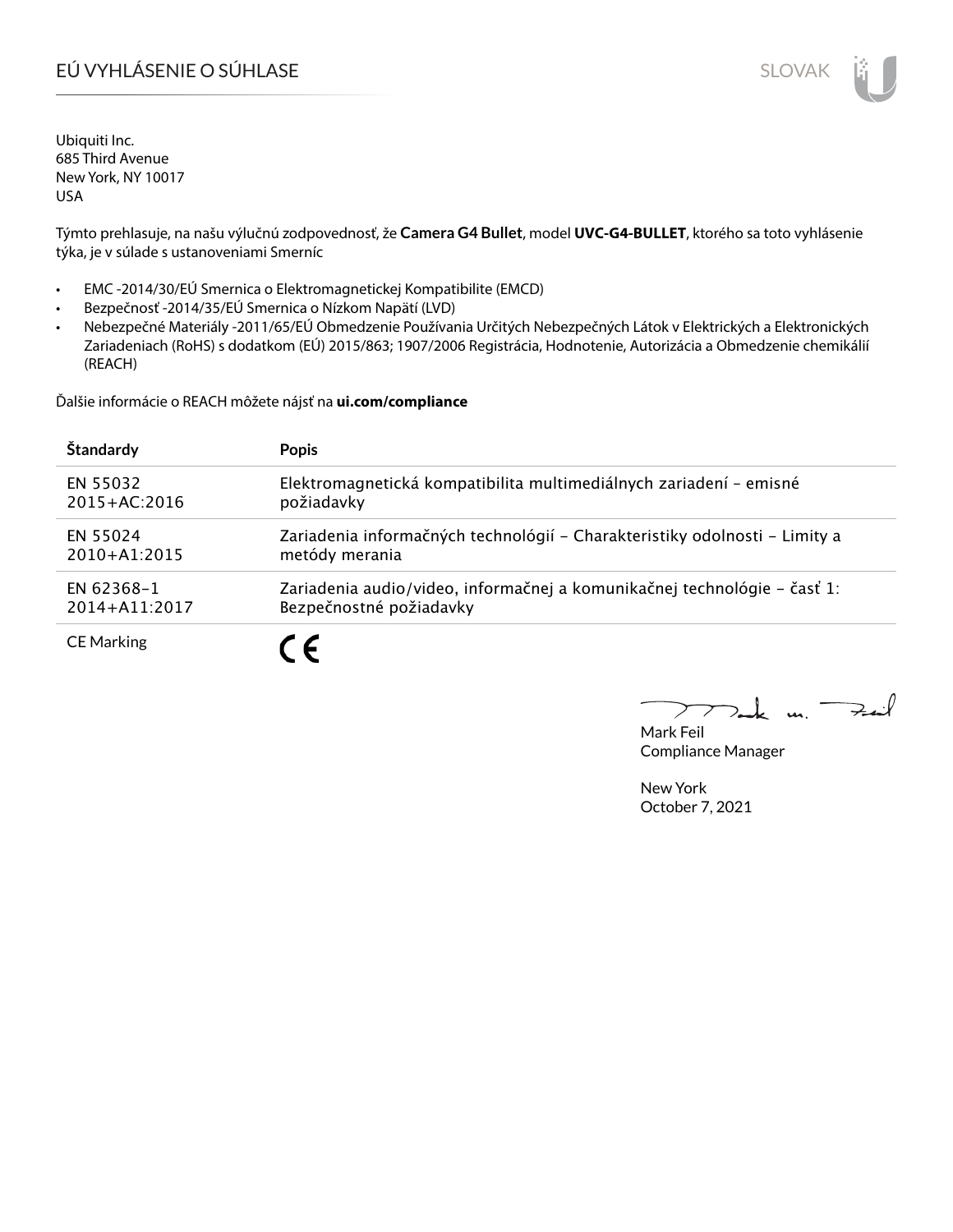# ES ATBILSTĪBAS DEKLARĀCIJA LATVIAN

Ubiquiti Inc. 685 Third Avenue New York, NY 10017 USA

Vienīgi uz savu atbildību deklarējam, ka iekārtas "**Camera G4 Bullet**" modelis "**UVC-G4-BULLET**", uz ko attiecas šī deklarācija, atbilst šādu direktīvu noteikumiem:

- elektromagnētiskā saderība 2014/30/ES Elektromagnētiskās saderības direktīva (EMCD);
- drošība 2014/35/ES Zemsprieguma direktīva (LVD);
- bīstami materiāli 2011/65/ES Atsevišķu bīstamu ķīmisko vielu izmantošanas ierobežojumi elektriskajās un elektroniskajās iekārtās (RoHS) ar grozījumu (ES) 2015/863; 1907/2006 Ķīmisko vielu reģistrēšana, novērtēšana, atļaušana un ierobežošana (REACH).

Papildinformāciju par REACH lūdzam skatīt tīmekļa vietnē **ui.com/compliance**

| <b>Standarti</b>             | <b>Apraksts</b>                                                                                                |
|------------------------------|----------------------------------------------------------------------------------------------------------------|
| EN 55032<br>$2015 + AC:2016$ | Multivides iekārtu elektromagnētiskā saderība - Emisijai piemērojamās prasības                                 |
| EN 55024<br>$2010 + A1:2015$ | Informācijas tehnoloģijas iekārtas - Traucējumnoturības raksturlielumi -<br>Robežvērtības un mērīšanas metodes |
| EN 62368-1<br>2014+A11:2017  | Audio/video, informācijas un komunikācijas tehnoloģiju aprīkojums - 1. daļa:<br>Drošības prasības              |
| <b>CE Marking</b>            | - 6                                                                                                            |

 $u_1$   $\rightarrow$ 

Mark Feil Compliance Manager